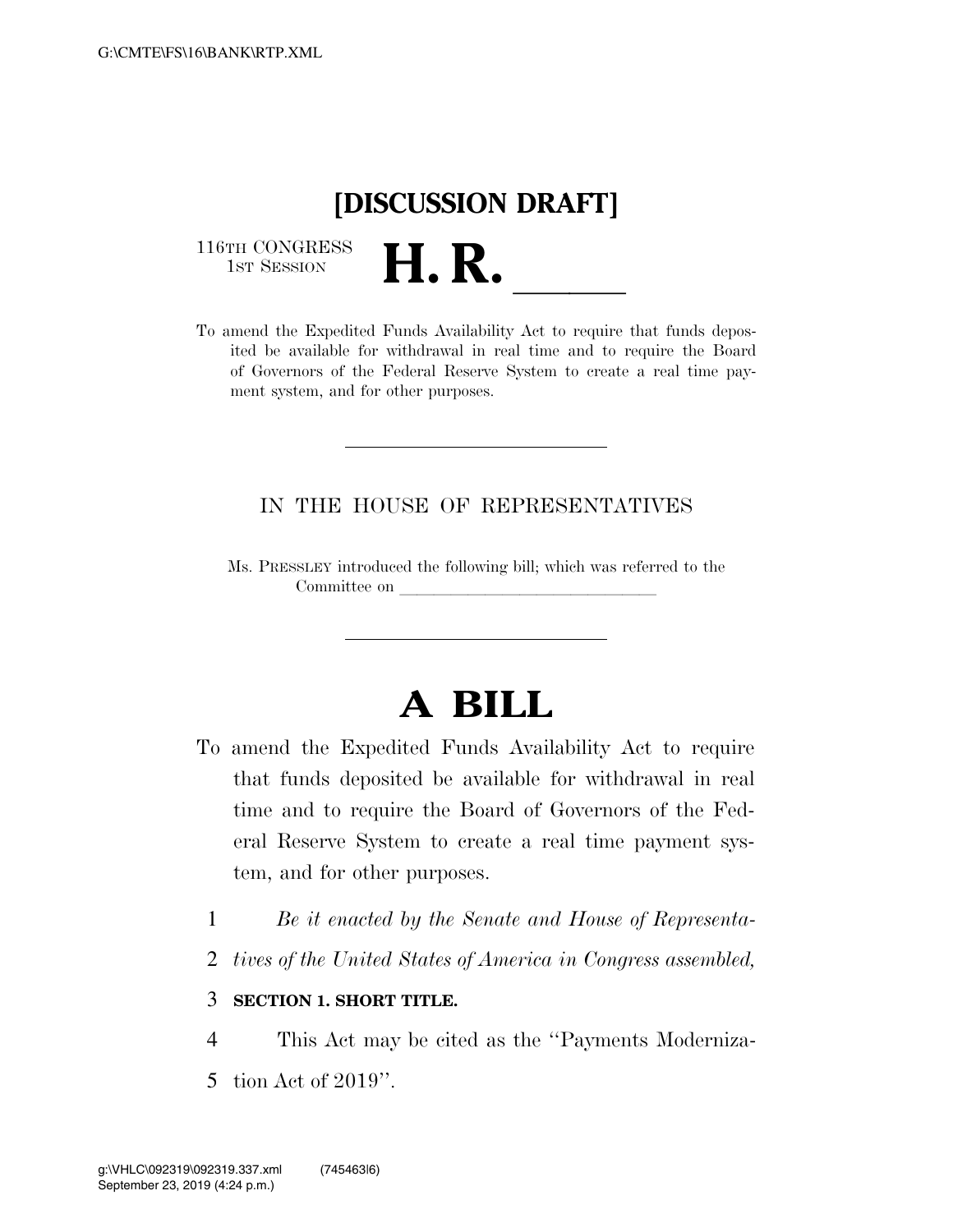| $\mathbf{1}$   | SEC. 2. REQUIREMENT THAT FUNDS DEPOSITED BE AVAIL-        |
|----------------|-----------------------------------------------------------|
| $\overline{2}$ | ABLE FOR WITHDRAWAL IN REAL TIME.                         |
| 3              | EXPEDITED FUNDS AVAILABILITY SCHED-<br>(a)                |
| 4              | ULES.—Section 603 of the Expedited Funds Availability     |
| 5              | Act $(12 \text{ U.S.C. } 4002)$ is amended—               |
| 6              | $(1)$ in subsection $(a)$ —                               |
| 7              | $(A)$ in paragraph $(1)$ —                                |
| 8              | (i) by striking "Except as provided in                    |
| 9              | subsection (e) and in section $604$ , in" and             |
| 10             | inserting "In"; and                                       |
| 11             | (ii) in the matter following subpara-                     |
| 12             | graph (B) by striking "not later than the                 |
| 13             | business day after the business day on                    |
| 14             | which" and inserting "in real time when";                 |
| 15             | $(B)$ in paragraph $(2)$ by striking "not later           |
| 16             | than the business day after the business day on           |
| 17             | which" and inserting "in real time after"; and            |
| 18             | (C) in the subsection heading by striking                 |
| 19             | "NEXT BUSINESS DAY" and inserting "REAL                   |
| 20             | TIME";                                                    |
| 21             | $(2)$ by striking subsection (b) and inserting the        |
| 22             | following:                                                |
| 23             | "(b) PERMANENT SCHEDULE.—Funds deposited in               |
| 24             | an account at a depository institution by a check drawn   |
| 25             | on a local or nonlocal originating depository institution |
| 26             | shall be available for withdrawal in real time.";         |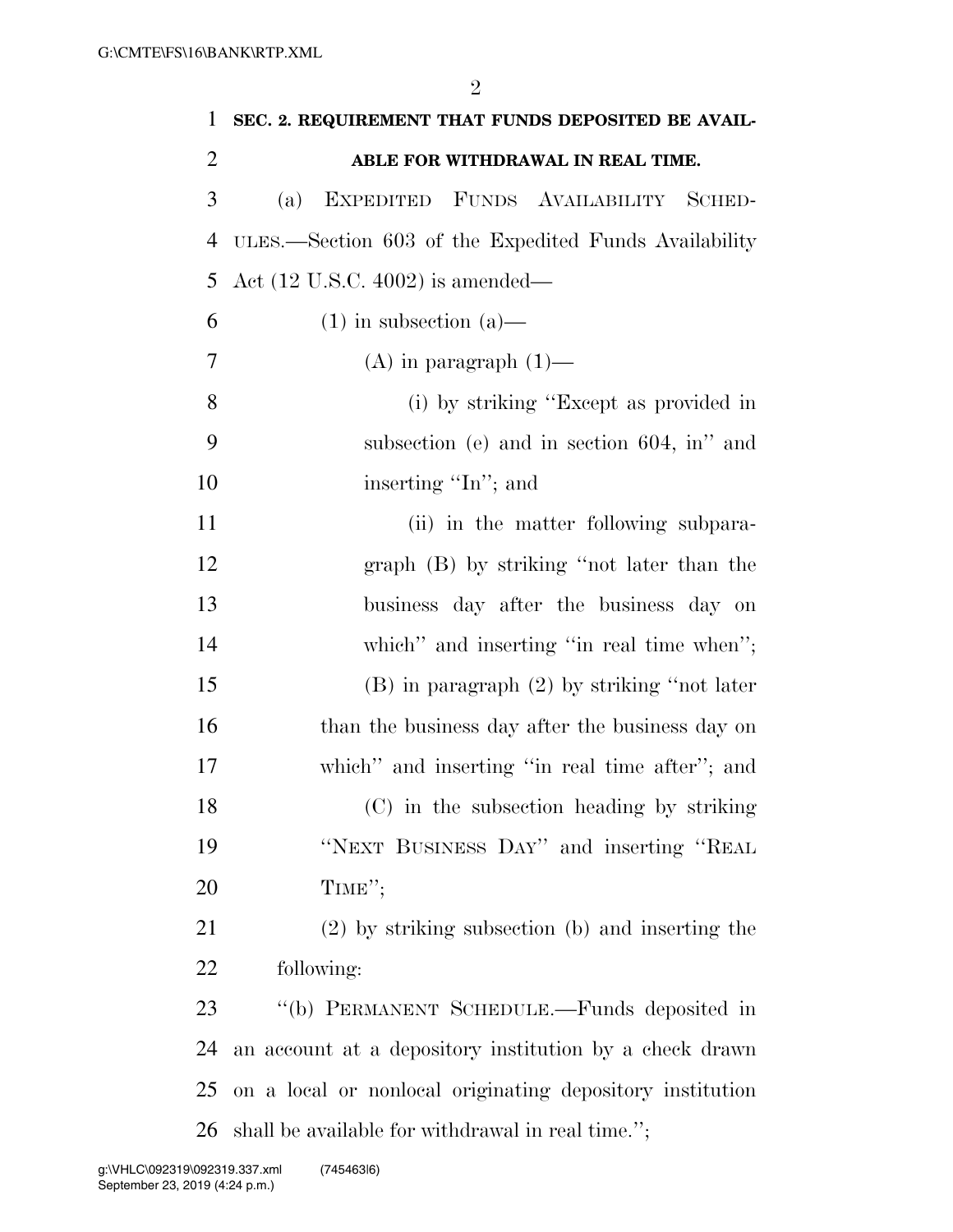| $\mathbf{1}$   | $(3)$ by striking subsection $(c)$ ;                 |
|----------------|------------------------------------------------------|
| $\overline{2}$ | $(4)$ by striking subsection $(d)$ ;                 |
| 3              | $(5)$ by redesignating subsections (e) and (f) as    |
| $\overline{4}$ | subsections (c) and (d), respectively;               |
| 5              | $(6)$ in subsection $(c)$ , as redesignated by para- |
| 6              | $graph(5)$ —                                         |
| 7              | (A) in paragraph $(1)(A)$ —                          |
| 8              | (i) by striking "Not more than 4 busi-               |
| 9              | ness days shall intervene between the busi-          |
| 10             | ness day a" and inserting " $A$ ";                   |
| 11             | (ii) by inserting a comma after "sub-                |
| 12             | paragraph $(B)$ ";                                   |
| 13             | (iii) by striking "is"; and                          |
| 14             | (iv) by striking "and the business day               |
| 15             | on which funds from such deposit are                 |
| 16             | available for withdrawal" and inserting              |
| 17             | "shall be available for withdrawal in real           |
| 18             | time"; and                                           |
| 19             | $(B)$ in paragraph $(2)$ —                           |
| 20             | (i) by striking ", (b), and $(e)$ " and in-          |
| 21             | serting "and (b)"; and                               |
| 22             | (ii) in the paragraph heading by strik-              |
| 23             | "TEMPORARY<br>AND<br>ing<br>PERMANENT                |
| 24             | SCHEDULES" and inserting "PERMANENT                  |
| 25             | SCHEDULE"; and                                       |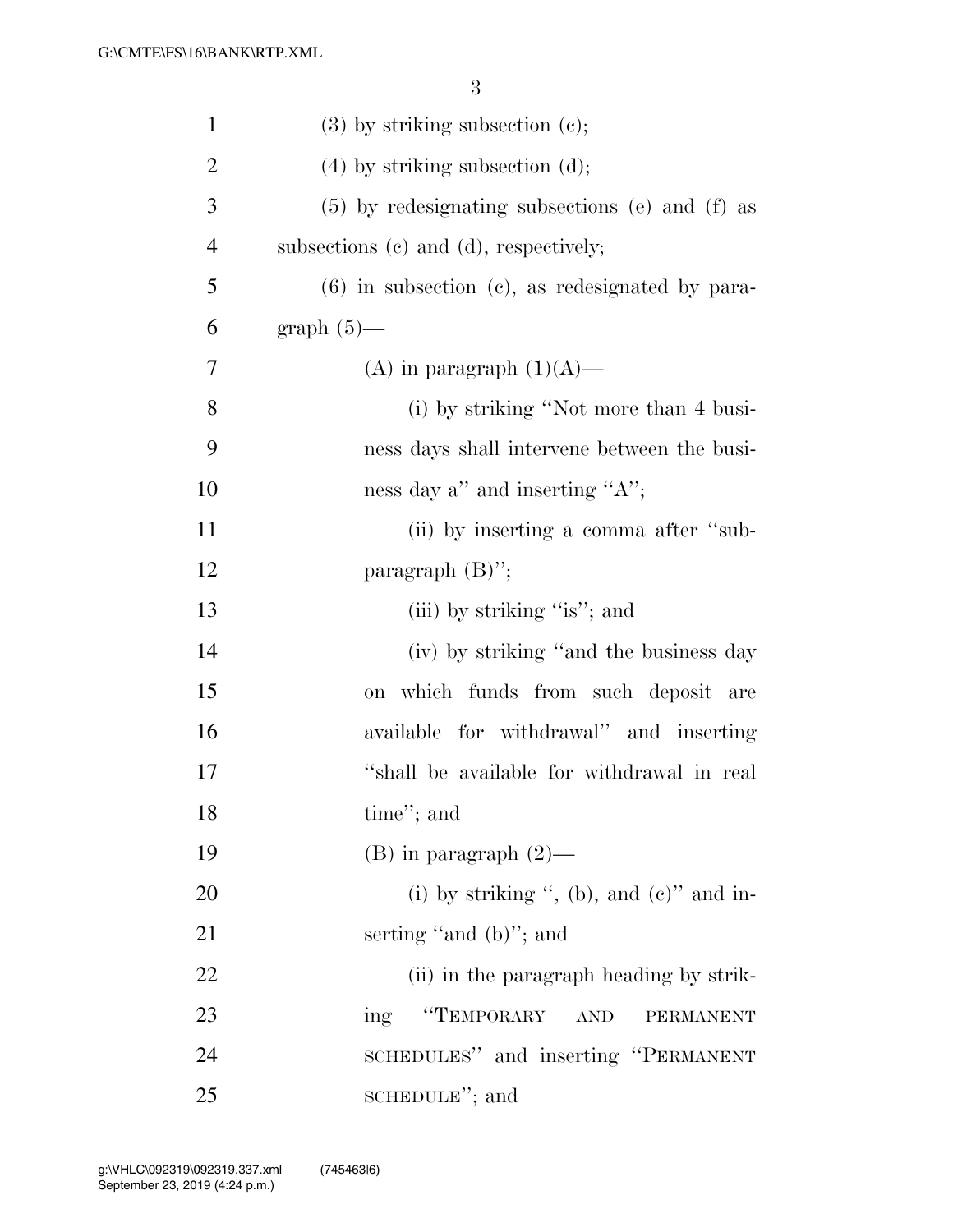| $\mathbf{1}$   | $(7)$ in subsection (d), as redesignated by para-                |
|----------------|------------------------------------------------------------------|
| $\overline{2}$ | graph $(5)$ , by striking " $(e)$ , or $(e)$ " and inserting "or |
| 3              | $(e)$ ".                                                         |
| $\overline{4}$ | (b) SAFEGUARD EXCEPTIONS.—Section 604 of the                     |
| 5              | Expedited Funds Availability Act (12 U.S.C. 4003) is             |
| 6              | amended—                                                         |
| $\overline{7}$ | $(1)$ in subsection $(a)$ —                                      |
| 8              | $(A)$ in paragraph $(1)$ —                                       |
| 9              | (i) in the matter following subpara-                             |
| 10             | $graph$ (D) by striking "on the business day                     |
| 11             | after the business day on which such cash                        |
| 12             | or funds are deposited or, in the case of a                      |
| 13             | wire transfer, on the business day after the                     |
| 14             | business day on which" and inserting "in                         |
| 15             | real time after such cash or funds are de-                       |
| 16             | posited or, in the case of a wire transfer,                      |
| 17             | in real time after"; and                                         |
| 18             | (ii) in the paragraph heading by strik-                          |
| 19             | ing "NEXT BUSINESS DAY" and inserting                            |
| 20             | "REAL TIME";                                                     |
| 21             | $(B)$ in paragraph $(2)$ —                                       |
| 22             | (i) by striking ", $603(e)$ ,"; and                              |
| 23             | (ii) by striking " $603(e)$ " and inserting                      |
| 24             | " $603(e)$ "; and                                                |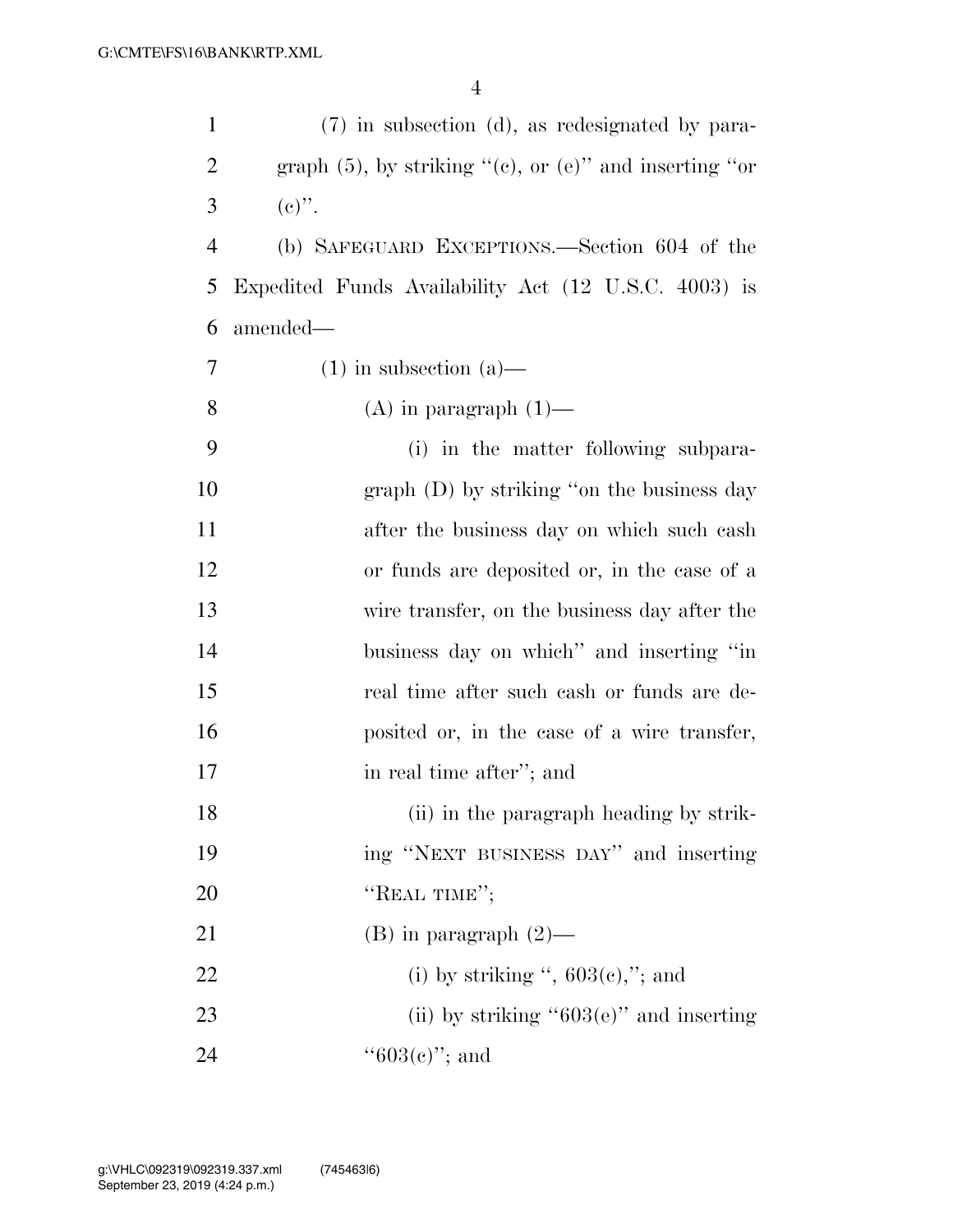| $\mathbf{1}$   | $(C)$ by striking paragraph $(3)(B)$ and in-           |
|----------------|--------------------------------------------------------|
| $\overline{2}$ | serting the following:                                 |
| 3              | "(B) any such funds deposited in excess of             |
| $\overline{4}$ | such amount shall be available for withdrawal          |
| 5              | in real time.";                                        |
| 6              | (2) in subsection (b) by striking "(c), or $(e)$ "     |
| 7              | and inserting "or $(e)$ ";                             |
| 8              | $(3)$ in subsection $(e)(1)$ by striking " $(e)$ , and |
| 9              | $(e)$ " and inserting "and $(e)$ "; and                |
| 10             | $(4)$ in subsection (d) by striking "(e), and (e)"     |
| 11             | and inserting "and $(e)$ ".                            |
| 12             | (c) MISCELLANEOUS PROVISIONS.—Section 607 of           |
| 13             | the Expedited Funds Availability Act (12 U.S.C. 4006)  |
| 14             | is amended—                                            |
| 15             | $(1)$ by striking subsections $(a)$ and $(b)$ ; and    |
| 16             | $(2)$ by redesignating subsections $(e)$ through $(f)$ |
| 17             | as subsections (a) through (d), respectively.          |
| 18             | (d) REGULATIONS AND REPORTS BY BOARD.-Sec-             |
| 19             | tion 609 of the Expedited Funds Availability Act (12)  |
| 20             | U.S.C. $4008$ ) is amended—                            |
| 21             | $(1)$ by striking subsections $(d)$ and $(f)$ ; and    |
| 22             | $(2)$ by redesignating subsection (e) as<br>sub-       |
| 23             | section (d).                                           |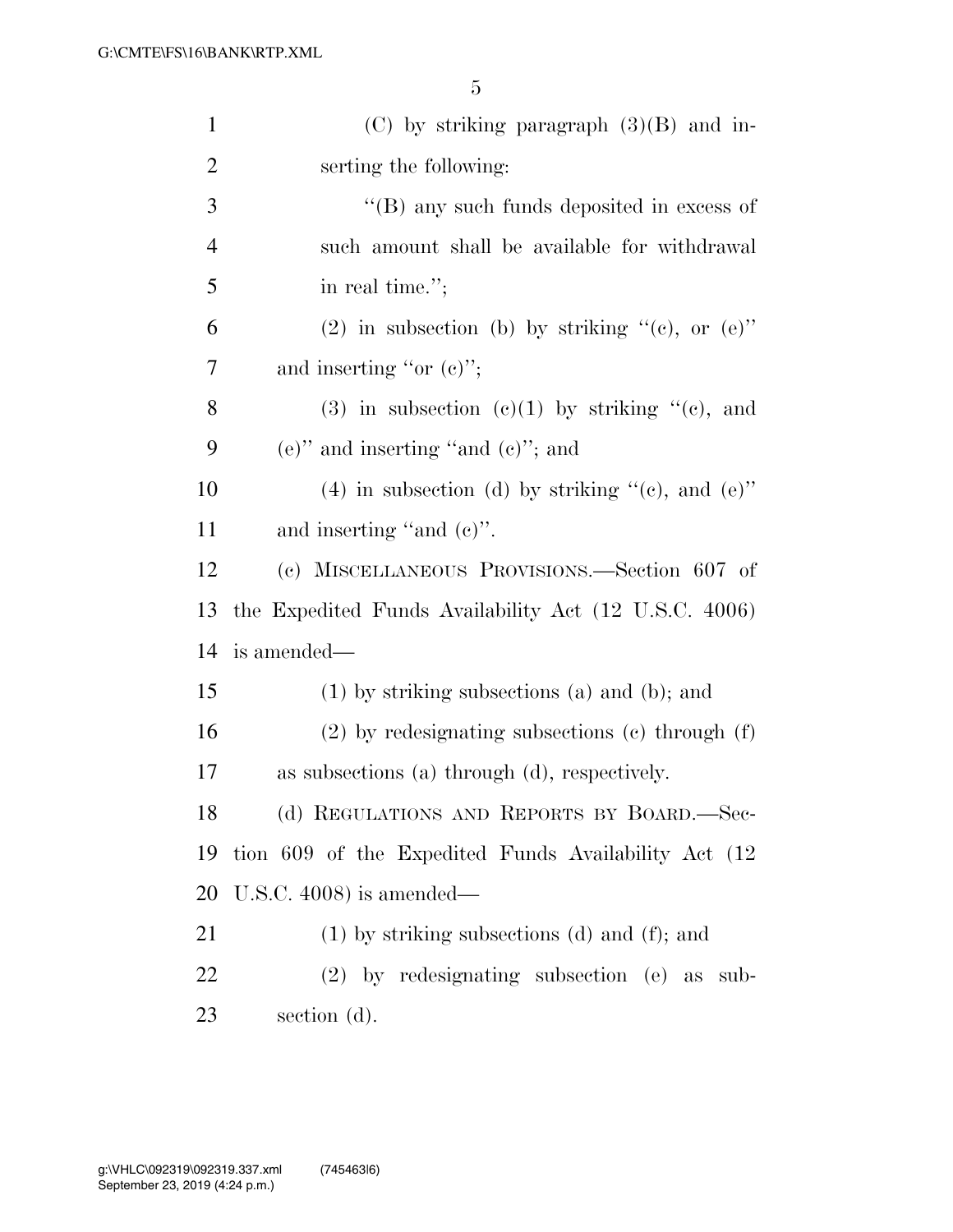(e) EFFECTIVE DATE.—The amendments made by this section shall take effect after the end of the 3-year period beginning on the date of enactment of this Act.

#### **SEC. 3. REAL TIME PAYMENT SYSTEM.**

 (a) IN GENERAL.—The Board of Governors of the Federal Reserve System shall create a real time payment system that—

 (1) at a minimum, conforms with the principles outlined in the final report of the Faster Payments Task Force of the Federal Reserve System;

 (2) allows end users have fast access to funds, in speeds approaching real time;

 (3) operates as a utility, allowing end users to reach any other end user, including unbanked, un- derserved, and cross-border end users, regardless of 16 the solution used by the end user;

 (4) prioritizes safety and soundness, consumer health, efficiency, and other relevant public interest considerations;

 (5) provides end users with the confidence and 21 trust in the safety and security of the system by en-suring that—

 (A) fraud and errors are minimized and re-solved quickly; and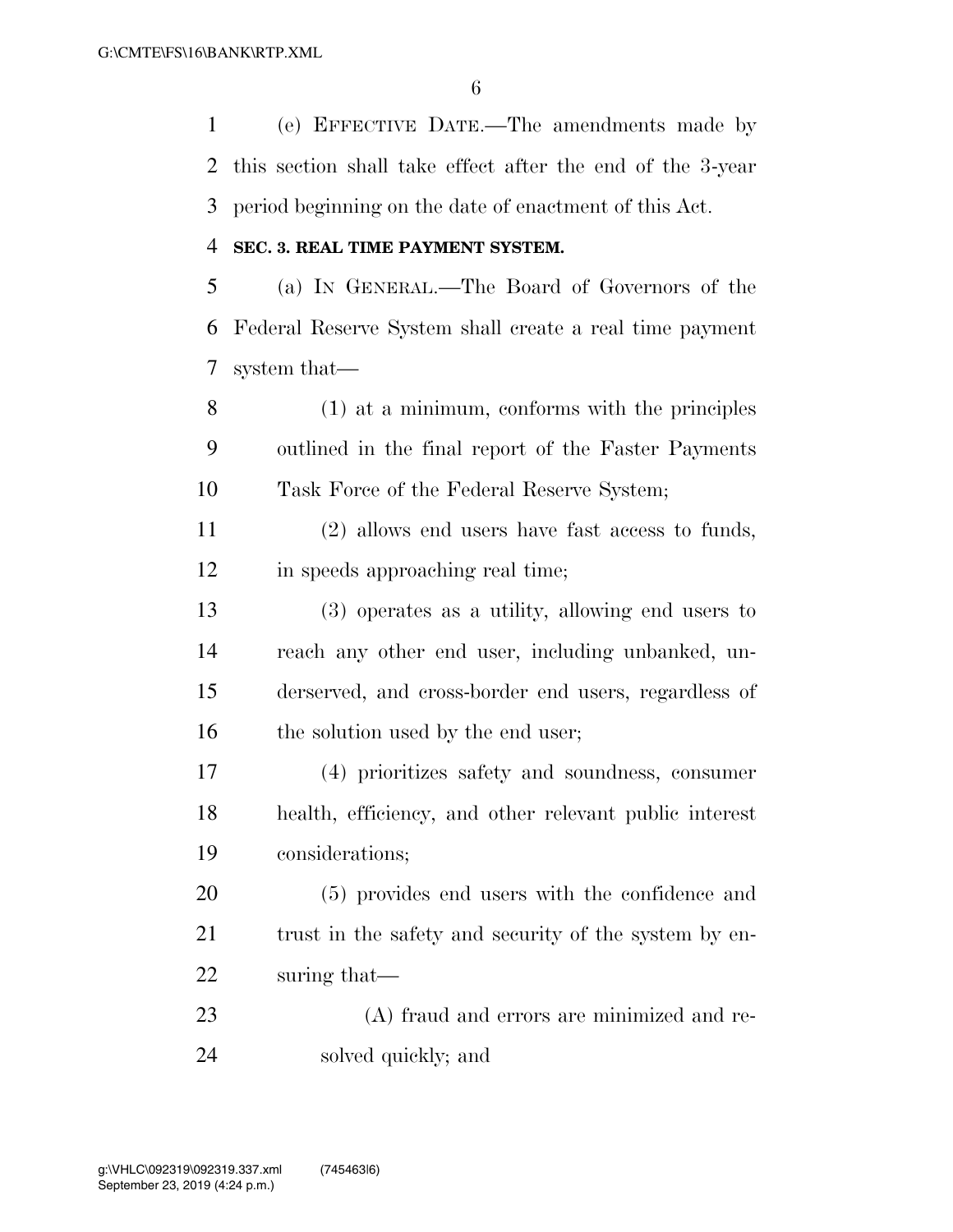(B) the assets, accounts, and information of the end user are protected, even as payments cross different solutions;

 (6) has transparent operating information; and (7) ensures that there are no volume discounts made that disadvantage smaller financial institu-tions.

 (b) SEMI-ANNUAL IMPLEMENTATION REPORT.—The Board of Governors of the Federal Reserve System shall issue a semi-annual report to the Committee on Financial Services of the House of Representatives and the Com- mittee on Banking, Housing, and Urban Affairs of the Senate on the implementation of a real time payment sys-tem, including—

 (1) an updated estimate on when a real time payment system will become active; and

 (2) efforts to ensure the real time payment sys- tem will meet the requirements described under paragraphs (1) through (7) of subsection (a).

20 (c) IMPLEMENTATION DEADLINE.

 (1) 3-YEAR DEADLINE.—The Board of Gov- ernors shall implement a real time payment system before the end of the 3-year period beginning on the date of enactment of this Act.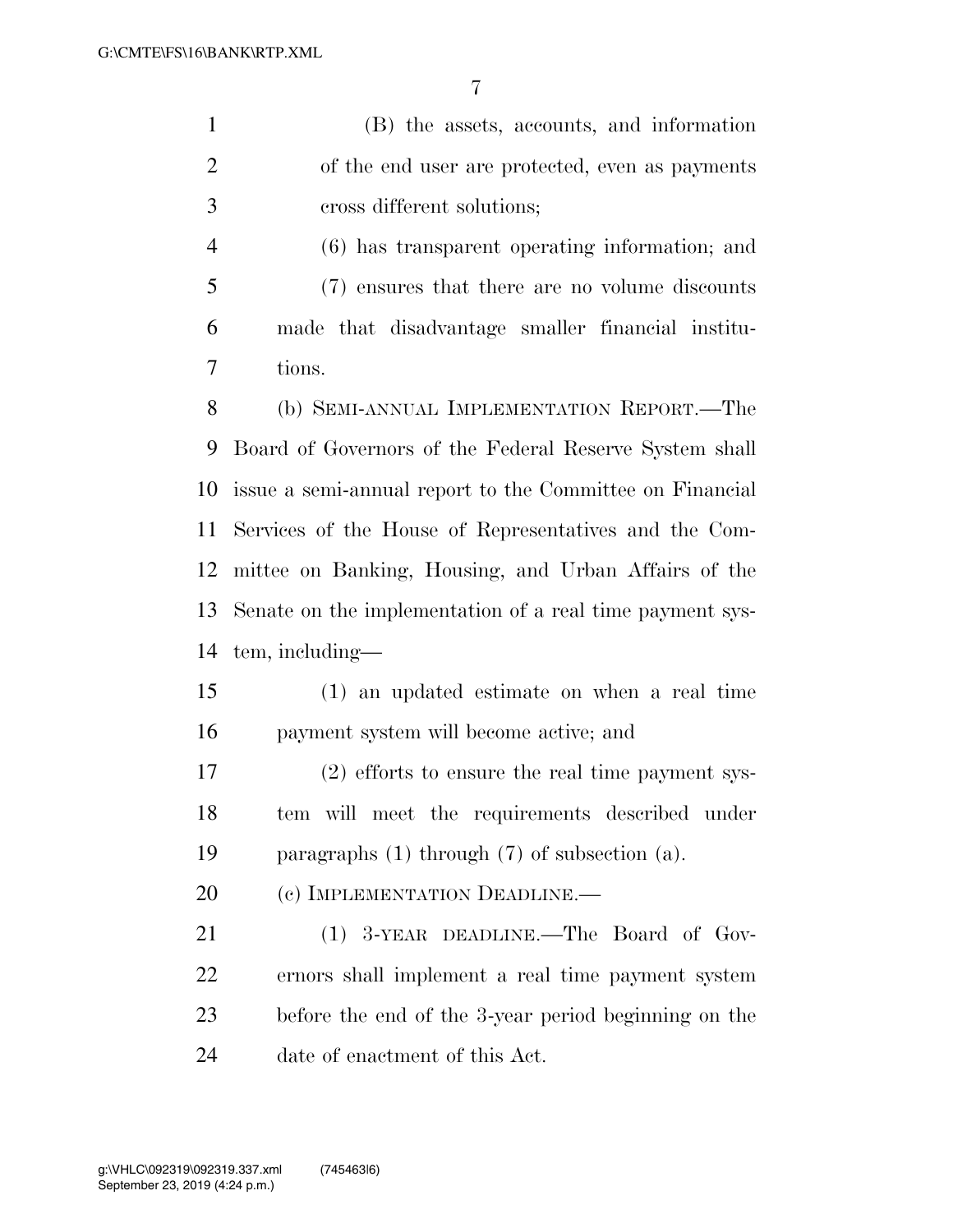| $\mathbf{1}$   | (2) FAILURE TO MEET DEADLINE.—If the                    |
|----------------|---------------------------------------------------------|
| $\overline{2}$ | Board of Governors fails to implement a real time       |
| 3              | payment system before the deadline required under       |
| $\overline{4}$ | paragraph $(1)$ , then until such time as a real time   |
| 5              | payment system is implemented—                          |
| 6              | (A) the Chairman of the Board of Gov-                   |
| 7              | ernors shall testify annually before the Com-           |
| 8              | mittee on Financial Services of the House of            |
| 9              | Representatives and the Committee on Bank-              |
| 10             | ing, Housing, and Urban Affairs of the Sen-             |
| 11             | $ate$ —                                                 |
| 12             | (i) to provide a progress report on the                 |
| 13             | implementation of a real time payment sys-              |
| 14             | tem; and                                                |
| 15             | (ii) to explain the failure of the Board                |
| 16             | of Governors to meet the deadline; and                  |
| 17             | (B) the Board of Governors shall provide                |
| 18             | a monthly report to the committees described            |
| 19             | under subparagraph $(A)$ detailing the progress         |
| 20             | on implementation and any reasons for contin-           |
| 21             | ued delay.                                              |
| 22             | (d) REAL TIME PAYMENT SYSTEM DEFINED.-In                |
| 23             | this section, the term "real time payment system" means |
| 24             | a payment-by-payment interbank settlement system that   |